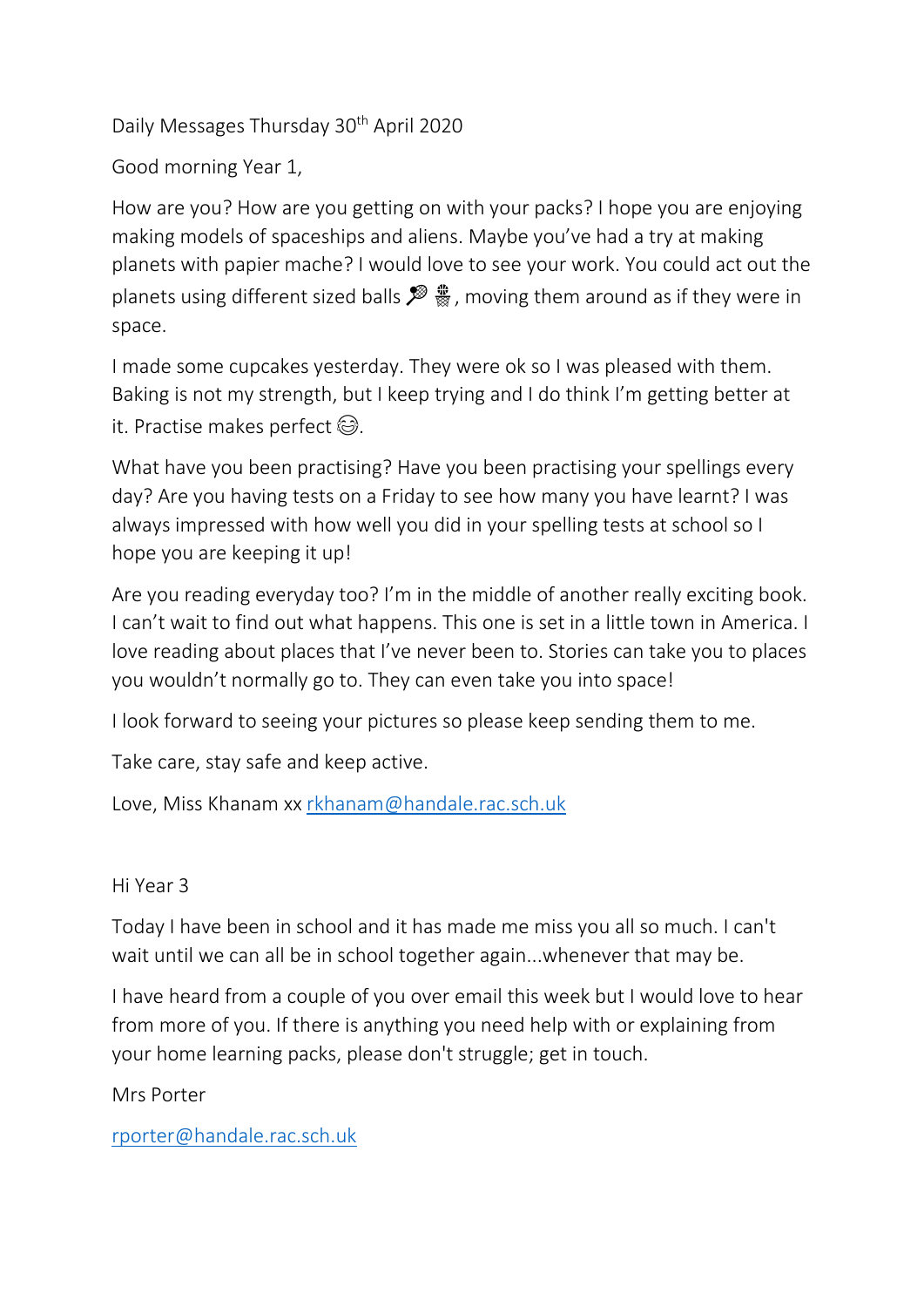Good morning,

I hope you are all okay and working hard on your packs. The weather has not been very sunny the past few days, I hope the sun starts to shine again because it instantly makes everyone happier.  $\ddot{\ast}$ 

Work hard and be kind to everyone in your household.

Miss Tyson [styson@handale.rac.sch.uk](mailto:styson@handale.rac.sch.uk)

Hello Reception Children

Hope you are all well and keeping yourselves busy. What have you been doing to fill your day? How many different activities do you do each day? If you want to email me and let me know that would be lovely and you could also send me some photographs.

How did you get on with your spelling and sentence writing yesterday? Don't worry if you found it a little tricky just keep going, keep trying your best and guess what – you will be really proud of yourself when you write your sentence without needing any help. Remember if we were all at school you would be doing this every day without fail. So keep going, keep trying your best and be proud of what you do.

Take care of yourself and keep safe With Love Mrs Skirving xx [eskirving@handale.rac.sch.uk](mailto:eskirving@handale.rac.sch.uk)

Hi Year 4,

I hope you are all still working hard. I've heard from one person about my recent challenge and this person managed an incredible 242 words from the words 'Handale Primary School'. Ava Mirow, what a wonderful effort, you are a superstar! Well done to your mum too, I think she appeared to have enjoyed the challenge just as much as you.

I have been to school today to work on our PE curriculum, I know how much you all enjoy PE so I want to make sure it is great for when you return.

Stay safe,

Mr Farrier [rfarrier@handale.rac.sch.uk](mailto:rfarrier@handale.rac.sch.uk)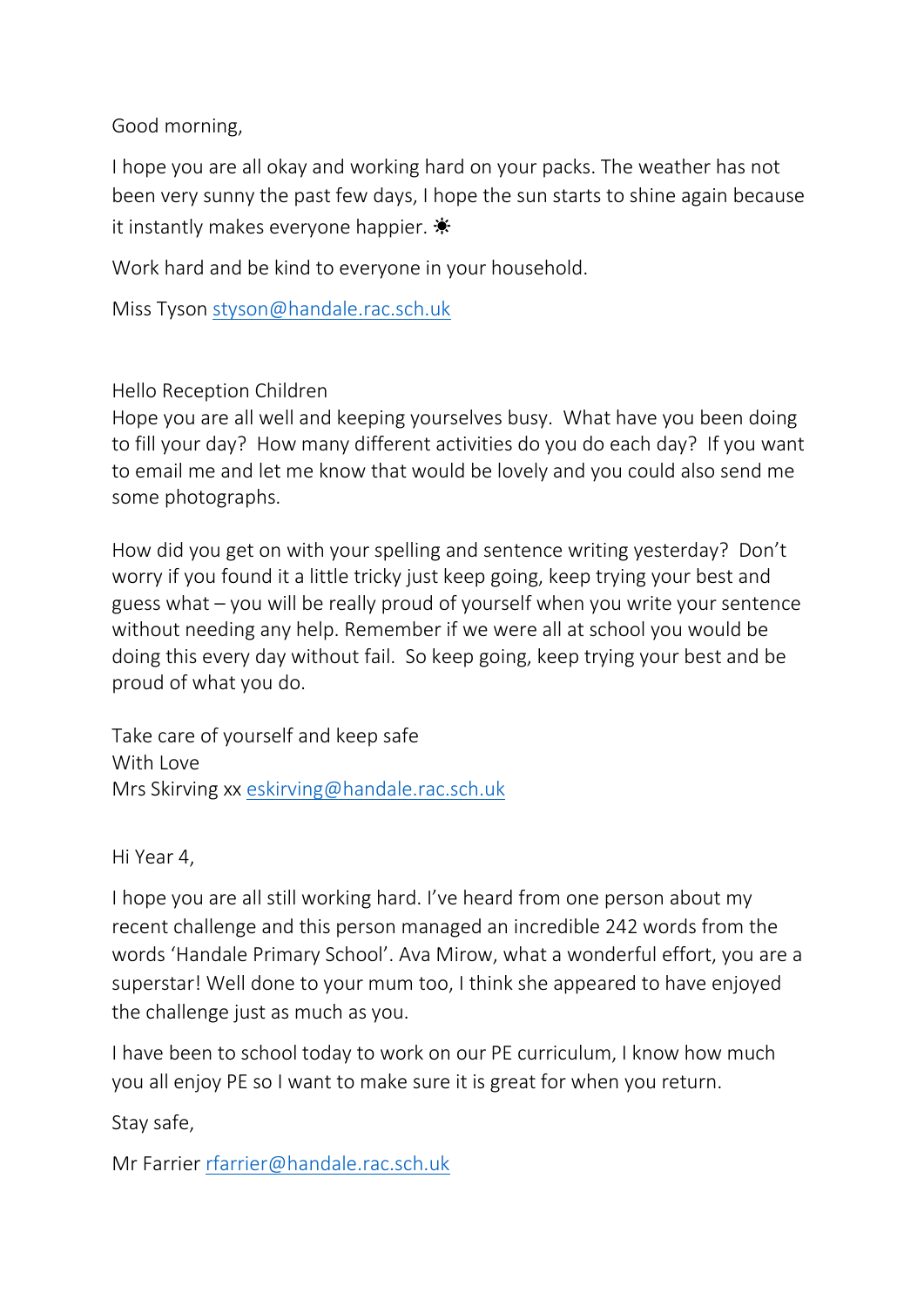Hello Nursery Children,

Mrs Lister said she has now phoned all the children in nursery. She has really enjoyed talking to you all, as she misses you so much. There are just a few children who she hasn't managed to speak to so she has left you a message on the answerphone and will try again soon.

The weather has not been too good today so we decided to find something to do indoors. Mrs Lister has Disney + at the moment so we decided to watch a film. We didn't know which film to choose so Mrs Lister said that we should watch one of her favourite films Mulan. We really enjoyed it, we especially liked the dragon Mushu he was so funny.

Love from

Morning Floppy and Afternoon Floppy xx [clister@handale.rac.sch.uk](mailto:clister@handale.rac.sch.uk)



Hello children,

So today the sun is shining again which means one thing, cleaning, washing and windows open. I have done all my house jobs today and then focussed my attention to school work. We will have so many nice things to do when we return to school, I really can't wait! Hope you're all excited too. Thankyou Ethan for the lovely pictures of your walk with Misty, what a lucky thing to be pushed around on a nice walk. Don't forget to keep sending me all your lovely pictures and emails children.

Stay safe,

Miss Kendall X

[ekendall@handale.rac.sch.uk](mailto:ekendall@handale.rac.sch.uk)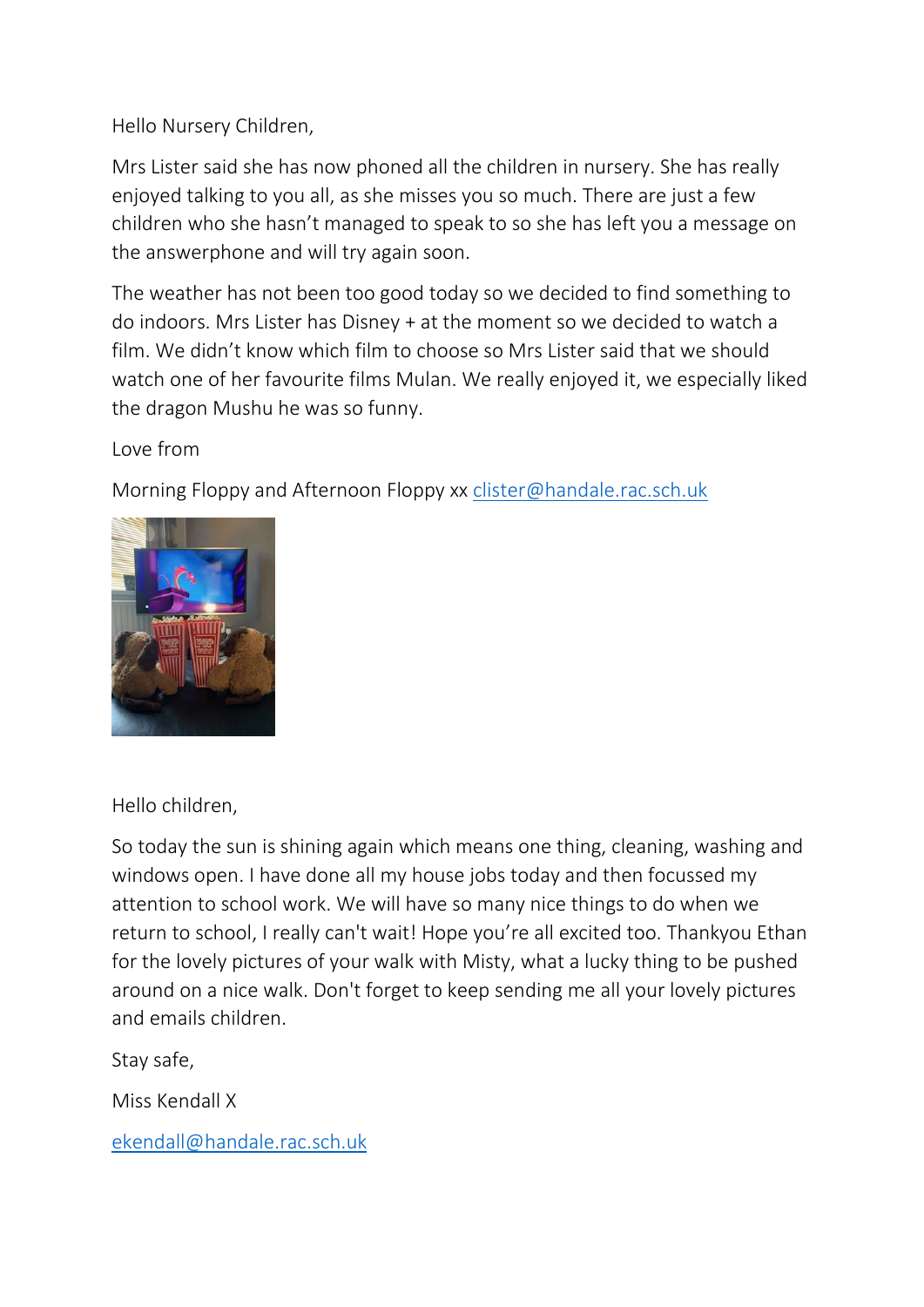Hello Year 2,

I hope you have all had a lovely day, I have been busy today working on some exciting planning and activities for when we return to school. I am really missing the sunshine, I hope it returns for us all next week so we can go back to spending time in our gardens. If the sun is shining, it makes us all feel much happier.

It was lovely to hear from William and Luke yesterday who have been working on different activities and it gave me a few ideas for you to do. Remember you don't need to just complete the work in your pack, you can use your amazing imaginations just like you do in our learning room. William has been writing instructions for baking a cake (I wish I could taste some) and Luke has been creating some football cards and books – these are great ideas.

I know lots of you love Fortnite and Minecraft so why don't you create your own game, or create your own character to play in the game? I hope you aren't all spending too much time on your playstations and tablets. Make sure you get lots of fresh air too – remember the health and fitness lessons we did after Christmas.

I would love to see some of the things you decide to create. Keep in touch, Miss Price xx

[rprice@handale.rac.sch.uk](mailto:rprice@handale.rac.sch.uk)

Hello Year 5,

After spending the morning working with school work on my laptop, I'm taking the opportunity this afternoon to pack my dog Kaiser into the car and take a nice long walk over the moors, in the middle of nowhere. I've packed a couple of sandwiches and a flask of coffee, as well as treats for the dog, and I'm looking forward to having an explore of the wilderness.

Here's hoping the weather stays nice.

Stay safe,

Mr Bell [lbell@handale.rac.sch.uk](mailto:lbell@handale.rac.sch.uk)